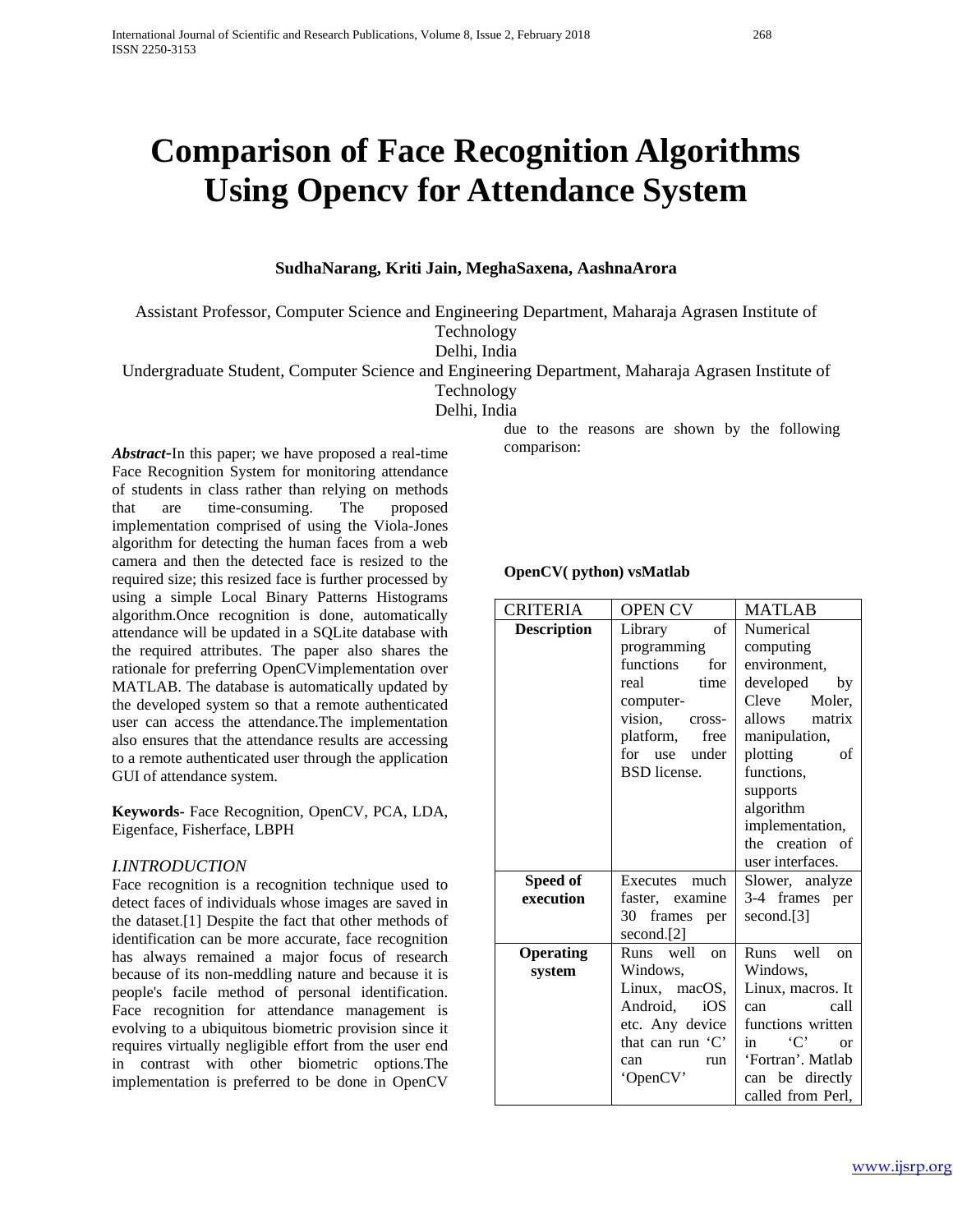|                            |                                        | Java,<br>ActiveX,NET                        |  |
|----------------------------|----------------------------------------|---------------------------------------------|--|
| Cost                       | Free as it is BSD<br>license           | Each toolbox is<br>purchased<br>separately. |  |
| <b>Resources</b><br>needed | needs<br><i>less</i><br>Tt.<br>memory. | More RAM is<br>required.                    |  |

#### **Attendance system**

Traditionally this system involves taking physical attendance by utilizing participation sheet, given by the teacher or professor in class.The process of keeping track of a number of students present has always been a complex task. Over the years, various solutions have been created for tracking student attendancesuch as manual attendance marking, fingerprint scanner, and retina scanner.[4] However, the current participation stamping techniques are redundant and tedious. Physically recorded participation can be effortlessly controlled. Besides, it is exceptionally hard to confirm one by one student in a substantial classroom environment with disseminated branches whether the verified students are really reacting or not.

In this system, it uses face detection and recognition algorithms which automatically detect and registers student attending on a lecture.[5] Face detection and recognition are often referred to as, analyses characteristics of a person's face image input through a camera.[6]



The rest of the paper is organized as follows: The detailed literature survey is given in section II, the proposed model is explained in section III, the experimental results are shown in section IV, comparison of results in section V and finally conclusion and future scope are discussed in section VI.

## *II. LITERATURE SURVEY*

Various research had already been done inface detection and feature extraction.[7] Some of the important methodsare as discussed below:

A. Face Detection Methods:

The different techniques used for face detection are classified as shown below:[8]

- Knowledge Based Method
- Feature Invariant Method
- Template Matching Method
- Appearance-Based Method

B. Face Feature Extraction Methods: The methods used for Face Recognition can be divided into two major categories:

- Holistic Approach
- Feature-based Approach

In the holistic approach, the face is taken as input for recognition purpose.[9]

#### **Eigen Face Recognizer**

1. We can use PCA (Principal Component Analysis), for reducing the dimensionality of the data by projecting, it onto a lower dimensional subspace. [10]

## **Fisher Face Recognizer**

2. We can go for LDA (Linear Discriminant Analysis), where the dimensionality reduction takes place such that the withinclass variance is reduced and between class, variance is maximized.

## **Local Binary Pattern Histogram**

- 3. We can go to LBPH where the local structure of the image is summarized by comparing each pixel with its neighborhood.
- 4. In Feature-based Approach, local features on the face such as eyes and nose are detected and based upon which recognition is performed.

## *III. PROPOSED MODEL*

## *Face Recognition System*

The proposed model for face recognition system is The main modules used are:

#### 1) Dataset Generation:

In this stage, face dataset of the user is created, in which 50 images of each user are taken and the attributes used are user ID and username.

#### 2) Pre-processing:

This stage consists of 3 main steps:

a) **Face Detection:** Viola-Jones face detection algorithm is used for Face detection.[11],[12]

b) **Resizing:** Once face is detected, it is resized to a fixed pixel resolution

#### 3) Feature Extraction and Recognition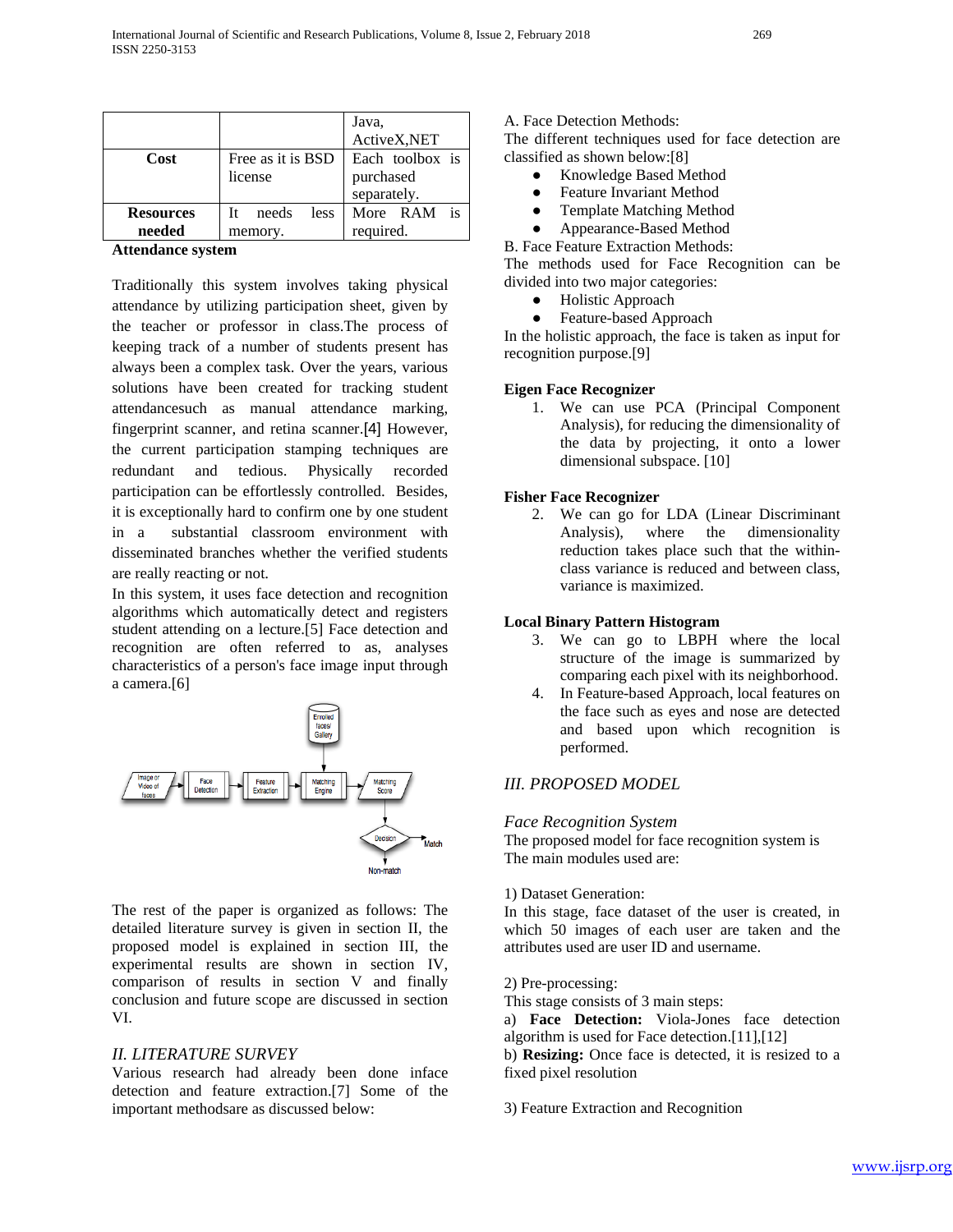For feature extraction and recognition,PCA, LDA and Histogram principle based Algorithm is used.[13] The simple LBPH algorithm is chosen for accurate real-time processing of data as it's computational complexity is less and is more efficient compared to the other face recognition algorithms.

# **Working of the proposed system**

The working of the system is depicted as follows:



# *IV. IMPLEMENTATION OF ALGORITHMS*

# **Eigen Face working**:

Works on the basis of recognizing distinct features of the face like the eyes, nose, cheeks and how they differ from each other. It focuses on the areas of maximum change.[14] It assumes that all parts of the face are not equally vital or significant for face recognition.

# Algorithm:

1. Select the principle component from the new image.

2. These features are now compared with the database stored during training.

3. Find the ones which are well-suited.[15]

4. 'Student' name correlated to that best match component is delivered.

# **Fisher Face working**:

The Linear Discriminant Analysis performs a classspecific dimensionality reduction. In order to find the combination of features that separates best betweenclasses to within-classes scatter. Fisherfaces heavily depends on the input data.The idea is simple: same classes should cluster tightly together, while different classes are as far away as possible from each other in the lower-dimensional representation.

1. Compute the average(Euclidean distance) of all faces.

2. Compute the average of each face.

3. Subtract (2) from (1)

4. Build two scatter matrices- within the class and between classes.

5. Generate a matrix, W, that maximizes the difference between the two scatter matrices.

6. Columns of W are eigenvectors.

7. The project faces into the LDA-space.[15]

# **LBPH working:**

The basic idea of Local Binary Patterns is to summarize the local structure in an image by comparing each pixel with its neighbourhood. Take a pixel as center and threshold its neighbours against. The main idea is to divide the LBP image into local regions and extract a histogram from each.These histograms are called Local Binary Patterns Histograms.[16]

1. Present new image to the recognizer.

2. The recognizer creates a histogram for that new image.

3. The new histogram is compared with the histogram it already has.

4. Finally, it detects the best match and returns the student name associated with that best match.<sup>[17]</sup>

# *V. EXPERIMENTAL RESULTS*

# A. Database Used

1) SQLite Database: SQLite is a C library that is used to store the name of the registered users and also to mark their attendance. It doesn't require a separate server process and allows accessing the database using a nonstandard variant of the SQL query language. Some applications can use SQLite for internal data storage.



# B. Graphical User Interface (GUI):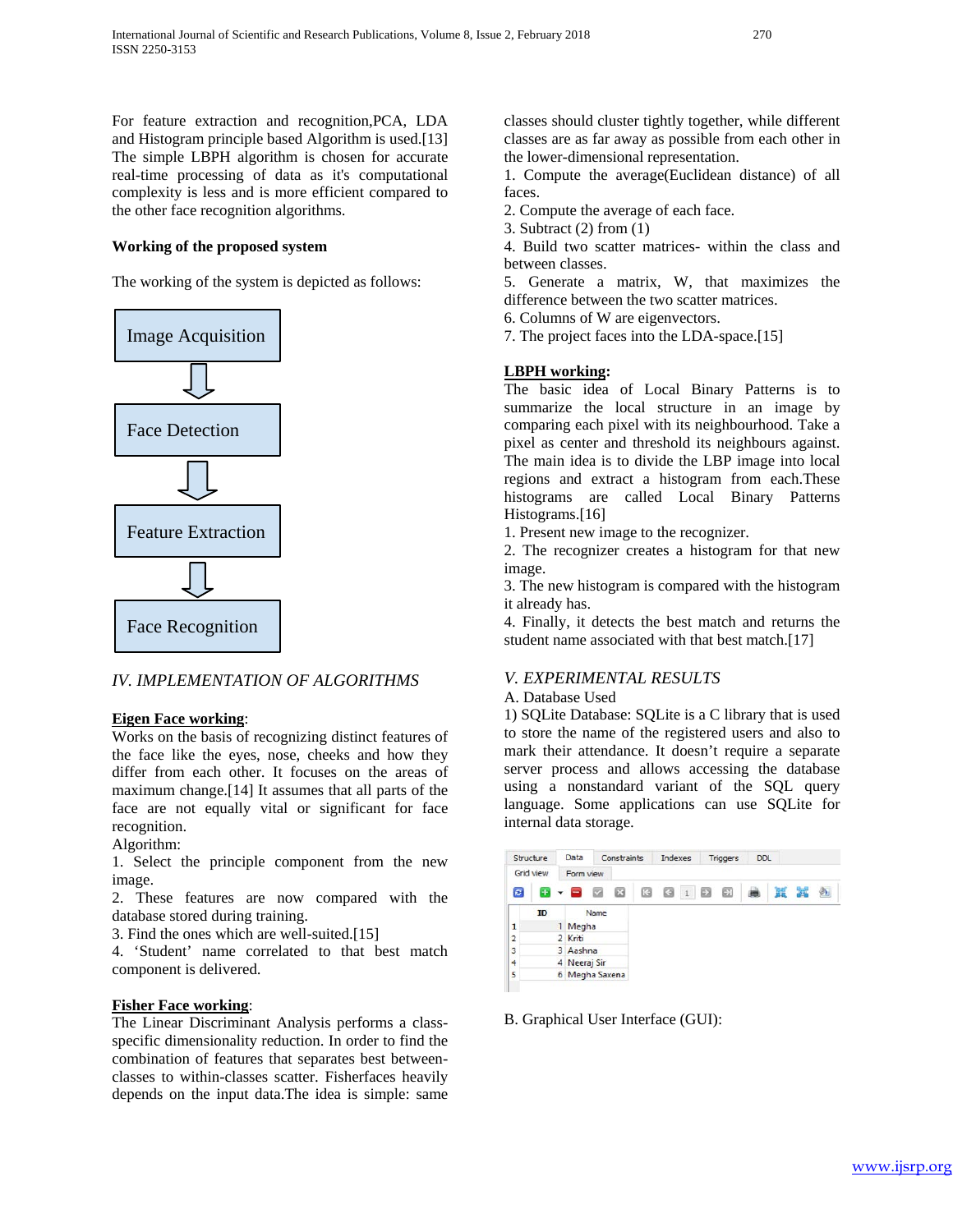

Figure shows the GUI that was made using

Tkinter, as an interactive Application, using Python as a programming language and making use of OpenCV

As shown in the GUI as shown in the above figure, provisions are provided for generating the dataset, training and recognizing the user.

## *V. COMPARISON OF RESULTS*

#### *1. ANALYSIS*

**Eigen Face Recognizer.** 



**Fisher Face Recognizer** 



**LBPH Face Recognizer**



This can be seen from the table for the efficiency and accuracy of the algorithms

| <b>CRITERIA</b>     | <b>EIGEN</b> | <b>FISHER</b> | <b>LBPH</b> |
|---------------------|--------------|---------------|-------------|
|                     | <b>FACE</b>  | <b>FACE</b>   |             |
| Confidence          | 2,000-3,000  | 100-400       | $2 - 5$     |
| <b>Factor</b> (base |              |               |             |
| d on output)        |              |               |             |
| Threshold           | 4,000        | 400           | 7           |
| Principle of        | Component-   | Compone       | Pixel       |
| dataset             | Based        | nt-Based      | Based       |
| generation          |              |               |             |
| Basic               | <b>PCA</b>   | <b>LDA</b>    | Histogra    |
| Principle           |              |               | m           |
| <b>Background</b>   | Maximum      | Medium        | Minimu      |
| <b>Noise</b>        |              |               | m           |
| <b>Efficiency</b>   | Low          | Higher        | Highest     |
|                     |              | than          |             |
|                     |              | Eigenface     |             |

## **CONCLUSION**

The paper highlights the most efficient OpenCV face recognition algorithm available for Attendance Management.We have implemented the system using Eigenface, Fisherface and Local Binary Pattern Histogram (LBPH) algorithm. LBPH outperforms other algorithms with confidence factor in range 2-5 and has minimum noise interference.The outcome derived from the implementation of attendance system shows that there exists a trade off between the correct recognition rate and the threshold value. As the threshold value increases, the number of misses begins to decrease possibly resulting in misclassifications.Hence, LBPH is the most accurate and efficient face recognition algorithm available in OpenCV to identify the students in an educational institution and mark their attendance effectively by avoiding proxies. Also, the changes in illumination didn't cause major problems to the attendance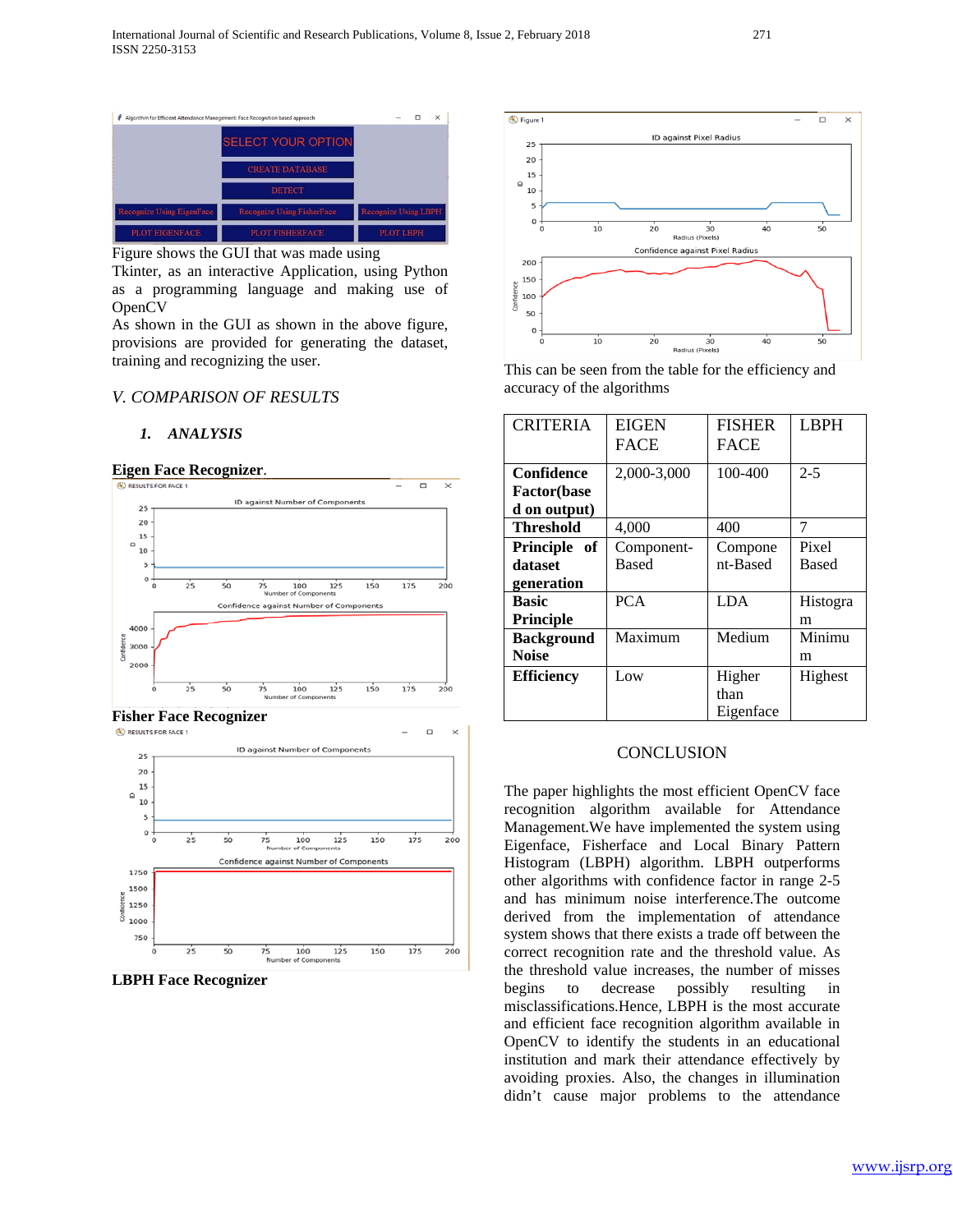system. In future, a neural network architecture together with a feature based approach could be implemented along with the existing system in which orientation of the faces will be determined and then the most suitable recognition method i.e. LBPH will be used

# **REFERENCES**

- 1. https://www.ijcsi.org/papers/IJCSI-9-6-1- 169-172.pdf
- 2. [karanjthakkar.wordpress.com/2012/11/21/w](https://karanjthakkar.wordpress.com/2012/11/21/what-is-opencv-opencv-vs-matlab/) [hat-is-opencv-opencv-vs-matlab/](https://karanjthakkar.wordpress.com/2012/11/21/what-is-opencv-opencv-vs-matlab/)
- 3. [blog.fixational.com/post/19177752599/open](http://blog.fixational.com/post/19177752599/opencv-vs-matlab) [cv-vs-matlab](http://blog.fixational.com/post/19177752599/opencv-vs-matlab)
- 4. Md. Shakil&RabindraNath Nandi, "Attendance Management System for Industrial Worker using FingerPrintScanner", in Global Journal of Computer Science and Technology Graphics & Vision
- 5. NirmalyaKar, MrinalKantiDebbarma, AshimSaha, and DwijenRudra Pal," Study of Implementing Automated Attendance System Using Face Recognition Technique",in proc. International Journal of Computer and Communication Engineering, Vol. 1, No. 2, July 2012
- 6. MrunmayeeShirodkar,VarunSinha,Urvi Jain and BhushanNemade,"Automated Attendance Management System using Face recognition",in International Conference and Workshop on Emerging Trends in Technology.
- 7. Rekha A , Dr. Chethan H, Automated Attendance System Using Face Recognition Through Video Surveillance, International Journal For Technological Research In Engineering, Volume 1, Issue 11, July-2014
- 8. M.-H. Yang, D. Kriegman, and N. Ahuja, "Detecting faces in images: A survey," IEEE Trans. On PAMI, vol.24, pp. 34–58, January 2002.
- 9. Ahonen T, Hadid A and Pietikäinen M (2006), "Face Description with Local Binary Patterns: Application to Face Recognition", Draft, June 5, 2006
- 10. Jomon Joseph and K. P. Zacharia, "Automatic Attendance Management System Using Face Recognition", in proc. International Journal of Science and Research (IJSR).
- 11. [https://www2.units.it/carrato/didatt/EI\\_web/](https://www2.units.it/carrato/didatt/EI_web/slides/ti/72_ViolaJones.pdf) [slides/ti/72\\_ViolaJones.pdf](https://www2.units.it/carrato/didatt/EI_web/slides/ti/72_ViolaJones.pdf)
- 12. AjinkyaPatil and MrudangShukla," Implementation of Classroom Attendance System Based on Face Recognition in Class", in proc. International Journal of Advances in Engineering & Technology, July, 2014.
- 13. Naveed Khan Balcoh, M. HaroonYousaf,Waqar Ahmad and M. IraamBalg,"Algorithm for efficient attendance management:face recognition based approach",in IJCSI International Journal of Computer Science Issues, Vol. 9, Issue 4, No 1, July 2012
- 14. MrunmayeeShirodkar,VarunSinha,Urvi Jain and BhushanNemade,"Automated Attendance Management System using Face recognition",in International Conference and Workshop on Emerging Trends in Technology.
- 15. [https://www.superdatascience.com/opencv](https://www.superdatascience.com/opencv-face-recognition/)[face-recognition/](https://www.superdatascience.com/opencv-face-recognition/)
- 16. docs.opencv.org/2.4/modules/contrib/doc/fa cerec/facerec\_tutorial.html
- 17. Sarabjit Singh, AmritpalKaur, Taqdir, A Face Recognition Technique using Local Binary Pattern Method, International Journal of Advanced Research in Computer and Communication Engineering Vol. 4, Issue 3, March 2015.

# AUTHORS

SudhaNarang

Currently, she is working as Assistant Professor in the Department of Computer Science and Engineering, Maharaja Agrasen Institute of Technology, New Delhi , India. E-mail: [sudhanarang@mait.ac.in](mailto:sudhanarang@mait.ac.in)

Kriti Jain

Currently, she is pursuing bachelors in Computer Science and Engineering from Maharaja Agrasen Institute of Technology, New Delhi, India Email: [jainkritee@gmail.com](mailto:jainkritee@gmail.com)

MeghaSaxena

Currently, she is pursuing bachelors in Computer Science and Engineering from